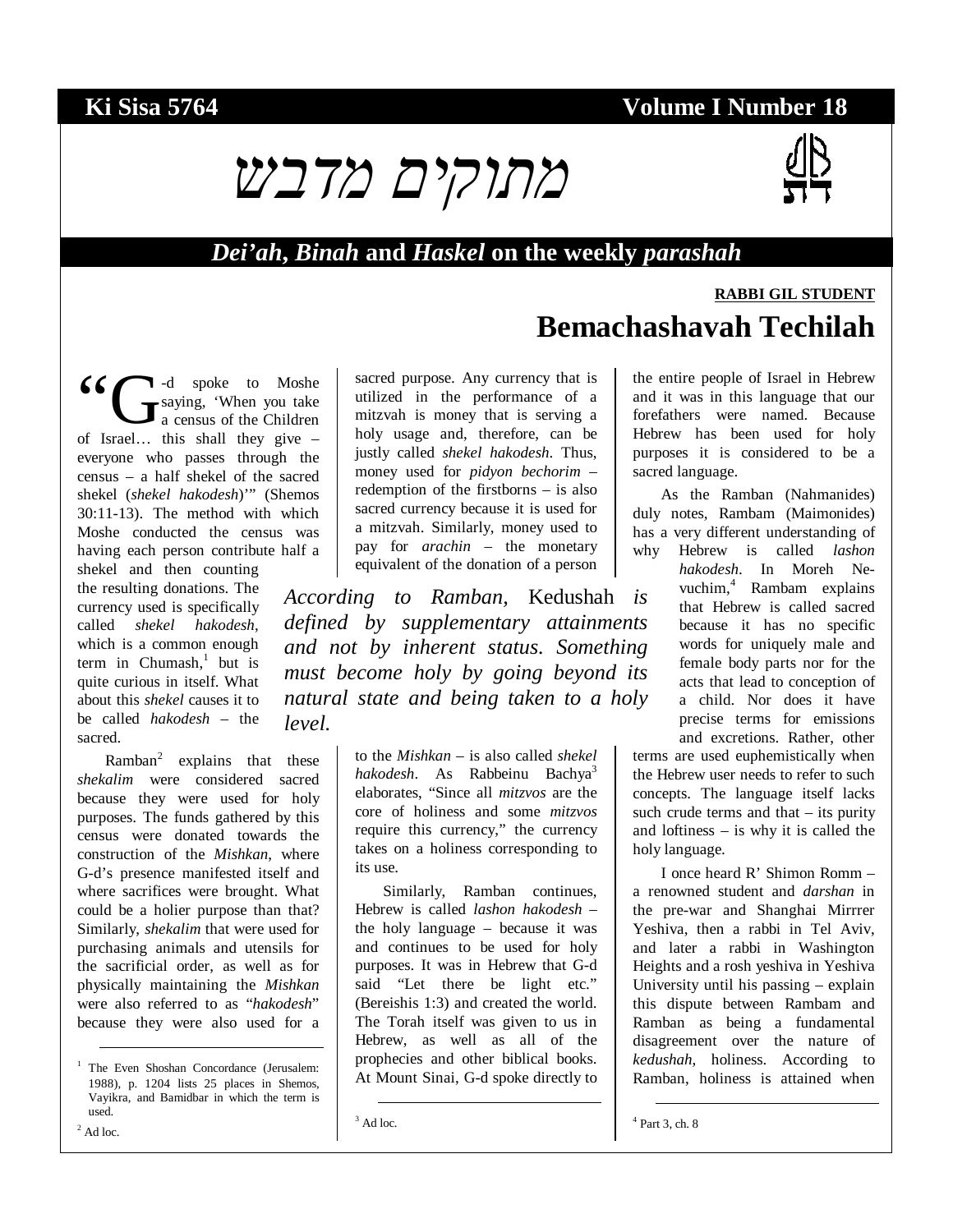something is used for a holy purpose. When currency is used for a mitzvah it becomes sacred and when a language is used to create the world and convey the Torah it becomes sanctified. *Kedushah* is defined by supplementary attainments and not by inherent status. Something must become holy by going beyond its natural state and being taken to a holy level.

According to Rambam, however, holiness is not due to a positive usage but to a lack of diminution of its purity. A language is inherently sacred and only loses that status when it contains less than holy words.

Hebrew, Rambam claims, is the only language that has not lost its holiness but, theoretically, any language that retains its purity could have been sacred. Similarly, presumably, the Rambam would explain that the *shekel hakodesh* is called holy because, as the Ramban himself suggests at the beginning of his comments, the *shekel* coins used in the Torah were entirely pure, lacking all dilution. This purity of content, rather than its sanctity of use, is what earned for these coins the title of holy because they have not been defiled of their inherent sanctity.

R' Romm continued that this same disagreeement can be found in

the famous dispute at the beginning of Parashas Kedoshim. The Torah<sup>5</sup> commands us to be holy ("*kedoshim tihyu*") but remains unclear regarding exactly what that obligation entails. Rashi<sup>6</sup> explains the command to mean, "Separate yourselves from forbidden relationships and from transgression" while Ramban<sup>7</sup> explains the mandate to be an obligation

*According to Rambam, however, holiness is not due to a positive usage but to a lack of diminution of its purity.* 

> to distance ourselves even from that which is permissible but excessive. According to Rashi we fulfill this obligation by adhering to the strict prohibitions of the Torah while according to the Ramban we must go beyond the laws and create our own stringencies.<sup>8</sup> In other words, Rashi understands that we are inherently holy and we can fulfill the mandate of *kedoshim tihyu* by refraining from defiling our sanctity through sin. As long as we do not violate a pro-

*abbi Yochanan said, 'Were it not written in the verse, it could not be said. R*<sup>*abbi*</sup> *Yochanan said, the verse, it could not be said.* It teaches that the Holy One, *blessed be He, wrapped Himself like a sheli'ach tzibbur, and showed Moshe the order of prayer. He said to him, 'Whenever Israel sins, let them perform this order before Me and I shall forgive them.'… Rav Yehuda said, 'A covenant is made over the thirteen attributes, that they are never* 

*ineffectual. As it says, "Behold I am making a covenant' (Shemos 34:10)'" (Rosh Hashanah 17b).*

Based on this gemara, the Thirteen Attributes of Divine Mercy were made into the centerpiece of *selichos*. After all, they come with a guarantee of forgiveness.

And yet… we all know people who say these words with deep conviction and with every fiber of their being in *Elul* and the *Aseres* 

# **2** *Mesukim Midevash*

hibition we are, according to Rashi, holy. This, R' Romm explained, is similar to Rambam's position we saw above that Hebrew is inherently holy because it has not been defiled by impure words. Indeed, we see in Rambam's halachic magnum opus *Mishneh Torah* that *Sefer Kedushah* contains the laws regarding prohibited relations and foods while

> *Sefer Mada* – specifically *Hilchos Dei'os* – contains the concepts of going beyond the requirements of the law.<sup>9</sup> *Kedushah* is attained by conforming to the prohibitions of the Torah and not by striving above that to abstinence.

Ramban, however, is consistent with his earlier position and contends that holiness must be attained through additional behavior. Merely conforming to the Torah's prohibitions does not raise someone to the status of holiness. Rather, he must go beyond that natural state and "sanctify himself in what is permissible to him."<sup>10</sup>

10 Yevamos 20a

# **RABBI MICHA BERGER Bakeish Shalom**

*Yemei Teshuvah* but do not have perfect years. In fact, the entire concept does not seem to fit; are we really saying an unrepentant murderer simply recite a couple of verses and be forgiven?

Rav Avraham Yitzchak Kook describes two ways of doing *teshuvah*. 1 The first is sudden, "coming

1 Oros haTeshuvah, ch. 2

 <sup>5</sup> Vayikra 19:2

 $<sup>6</sup>$  Ad loc.</sup>

 $^7$  Ad loc.

<sup>8</sup> Cf. R. David Pardo, *Maskil LeDavid* who tries the bridge the gap between Rashi and Ramban.

 <sup>9</sup> This last point about *Sefer Kedushah* is not something I heard from R' Romm but is my own thought. Cf. R' Ya'akov Kamenetsky, *Emes LeYa'akov*, Vayikra 19:2 for a very different take on the Rashi and Rambam.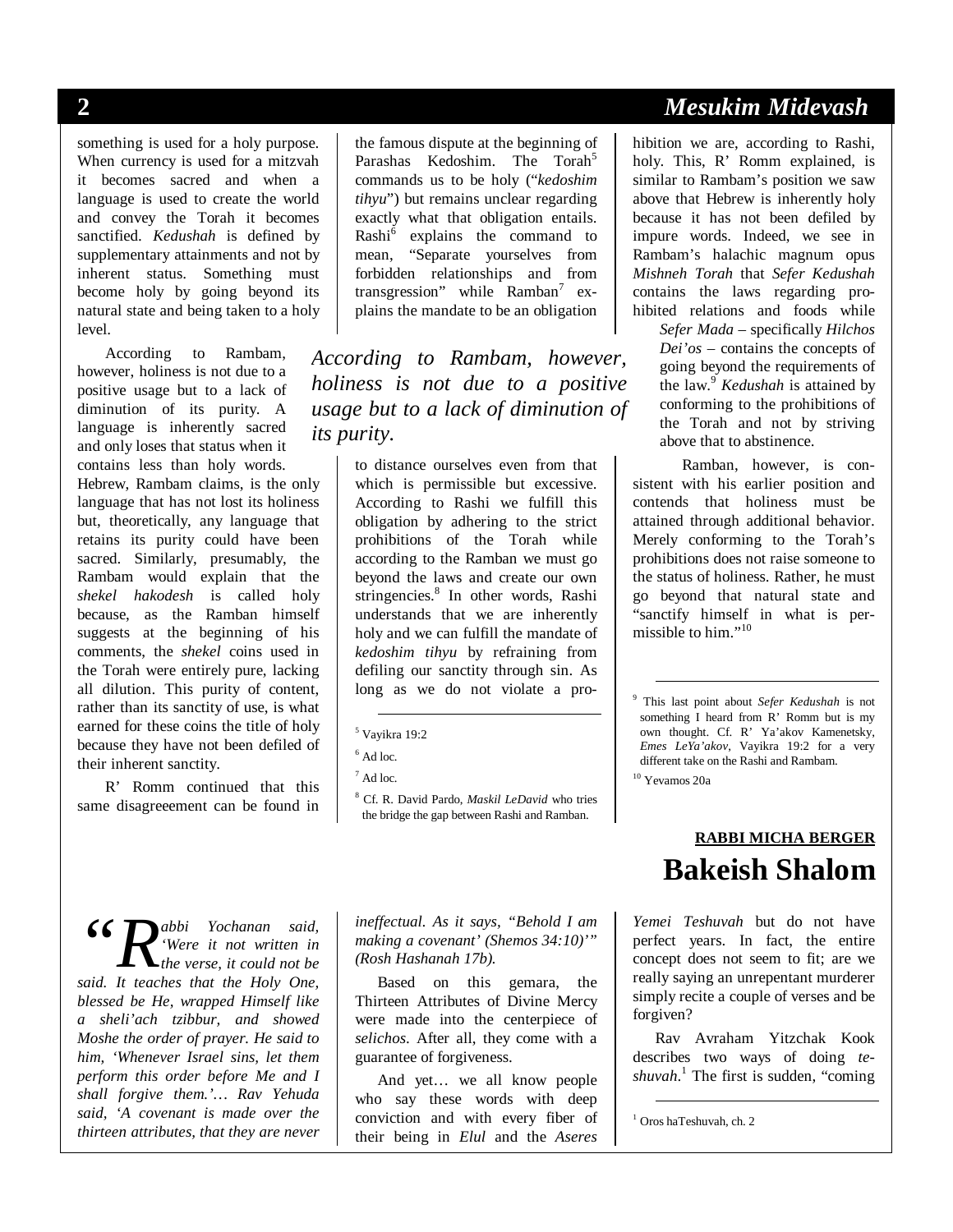### *Mesukim Midevash* **3**

from some kind of spiritual thunder that centers the soul. In one moment he recognizes the evil and repulsiveness of sin, and turns into a new person…. This sort of *teshuvah* comes from some influence of inner gift, by some great spiritual influence, that it is worthy to seek its roots in the deepest of mysteries…. The higher *teshuvah* comes from the thunder of universal good, the Divine Good which underlies all the worlds..."

The second sort of *teshuvah* is gradual. "He feels that he must progress and improve his ways and his lifestyle, his desires, his thought patterns. In his travels on this path he conquers, bit by bit, the ways of righteousness, repairs his *middos*, improves his actions, teaches himself how to become more and more proper until he

reaches the pinnacle of brightness and repair."

The first *luchos*, "G-d's manufacture they were, and the writing was G-d's writing" (Shemos 32:16). They were a "thunder from heaven", spirituality as a gift from the Almighty. As something unearned, there was no guarantee that they could be kept. Bnei Yisrael sought to maintain this lofty experience; they had a need for further inspiration that could not await Moshe's return. They built the calf, and it all unraveled. That which was quickly gained was just as quickly lost.

For the second *luchos*, Moshe was told to "quarry for yourself two stone

abbi Micha Berger wrote last week about the first paragraph of the *Shemoneh Esrei*.<sup>1</sup> He R

<sup>1</sup> Sefasai Tiftach in Mesukim MiDevash, Tetzaveh 5764 < http://www.aishdas.org/ mesukim/tetzaveh.pdf>

-

tablets like the first" (ibid 34:1). Man must take the first step. This is the gradual, incremental path. It is not a thunderous gift from Hashem; it is a call to which Hashem responds. He "will write on the *luchos* the ideas that were on the first luchos" (v. 2). But man must invest the effort.

The misunderstanding of the covenant of the Thirteen Attributes as being about their recitation is assuming that it is about the first

*To approach Hashem with the Attributes does not merely mean to use them to petition Hashem for mercy. Rather, it is the development of the self so as to better embody those attributes.*

> approach. It is the notion that redemption originates from G-d, as a gift to be requested. However, the covenant itself is more of a manifestation of "Open for me an opening like the eye of a needle, and I will open it for you so that wadons and carriages can pass through."<sup>2</sup>

 To be guaranteed real life change, though, one must invest significant effort. It is a slow, sometimes tiring process. We start, Hashem responds. Moshe quarries and shapes the stones, and Hashem writes upon them.

It is not enough to learn the Gemara and see the first *middah*, "Hashem … – before man sins" (Rosh Hashanah, ibid.) One must take the

2 Shir HaShirim Rabbah 24

spoke about the primary importance of the phrase "*haKel haGadol haGibor vihaNorah*", as it describes how Hashem directs His power to the world and to us as individuals, and gives structure to the entire *berachah*. It expresses our confidence in G-d's lesson to heart. Am I kind to others before I have any interaction with them? I might be inclined to be nice to "one of our own", but how am I toward outsiders, toward strangers? "… Hashem – after he sins and repents" Do I really forgive someone when I accept his apology? Do I violate the prohibition against taking revenge, and feel justified in wronging those who wronged me? Or, do I sin in the reverse, by making a point

> of telling the person that I will not wrong them as they did to me?

To approach Hashem with the Attributes does not merely mean to use them to petition Hashem for mercy. Rather, it is the development of the self so as to better embody those attributes. Gifts are unreliable;

what was given can always be lost. It is someone who is working toward earning that change who is guaranteed not to be left empty handed.

These are not quick and easy changes. Each *middah* can take years of effort. But through effort we earn and acquire our *teshuvah*, we guarantee its permanence.

This is a hard message to accept, particular living in the culture that we do. The Alter of Kelm, Rav Simcha Zisel Ziv, reassures us. "The work is long, it will take a lifetime. But that is exactly why you were given a lifetime in which to do it."

# **REB JONATHAN BAKER Sefasai Tiftach**

omnipotence. But it was not always thus.

The Gemara in Yoma 69b brings a very interesting account of this phrase's use. It originated with Moshe in Devarim 10:17. While he exhorts the people to do "the right thing," he